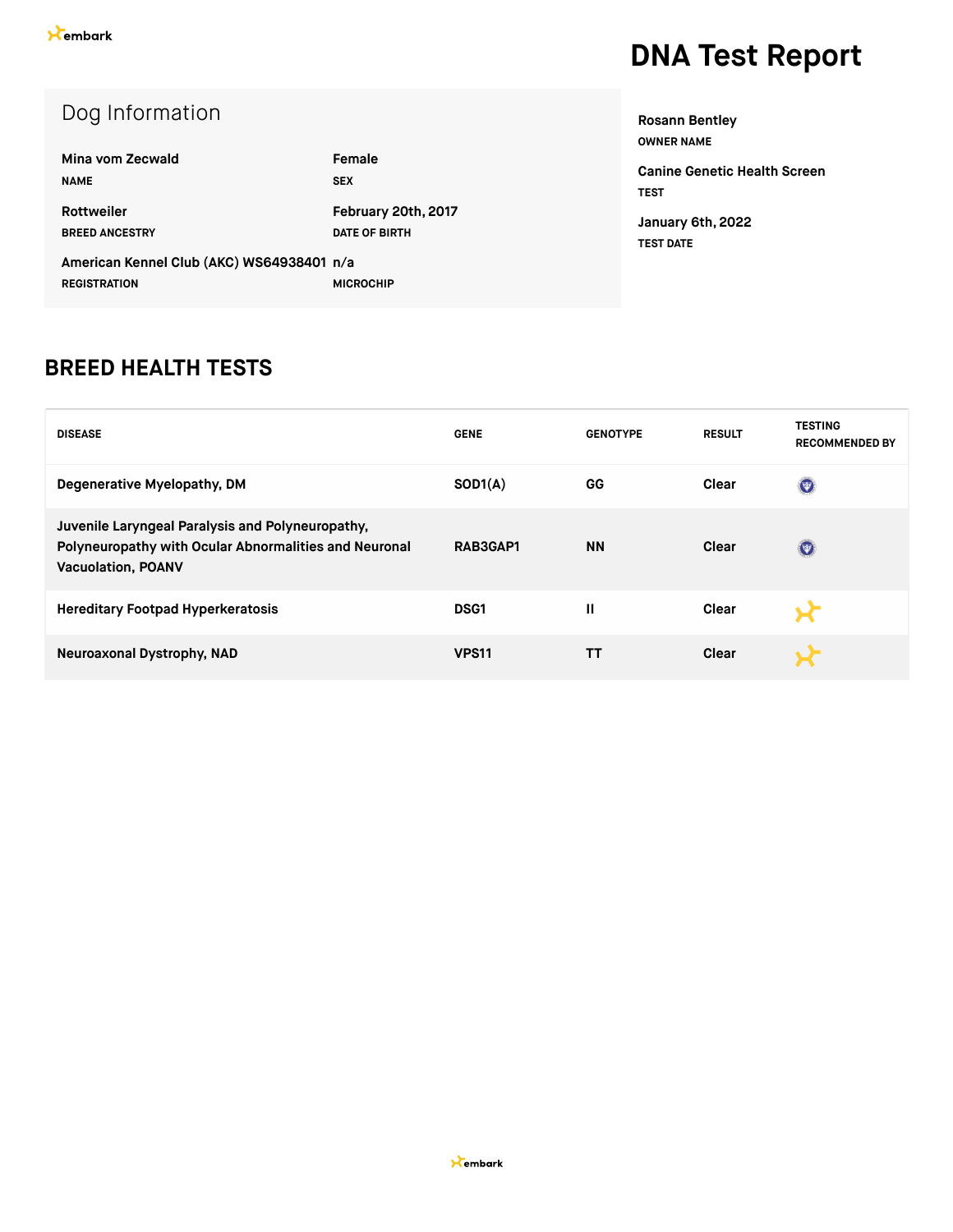### Dog Information

**Mina vom Zecwald NAME**

#### **INBREEDING AND DIVERSITY**

| <b>Genetic Diversity</b>         | <b>RESULT</b> | <b>GENETIC</b><br><b>RESULT</b> |
|----------------------------------|---------------|---------------------------------|
| <b>Coefficient Of Inbreeding</b> |               | 34%                             |
| <b>MHC Class II - DLA DRB1</b>   |               | <b>No</b><br><b>Diversity</b>   |
| MHC Class II - DLA DQA1 and DQB1 |               | No<br><b>Diversity</b>          |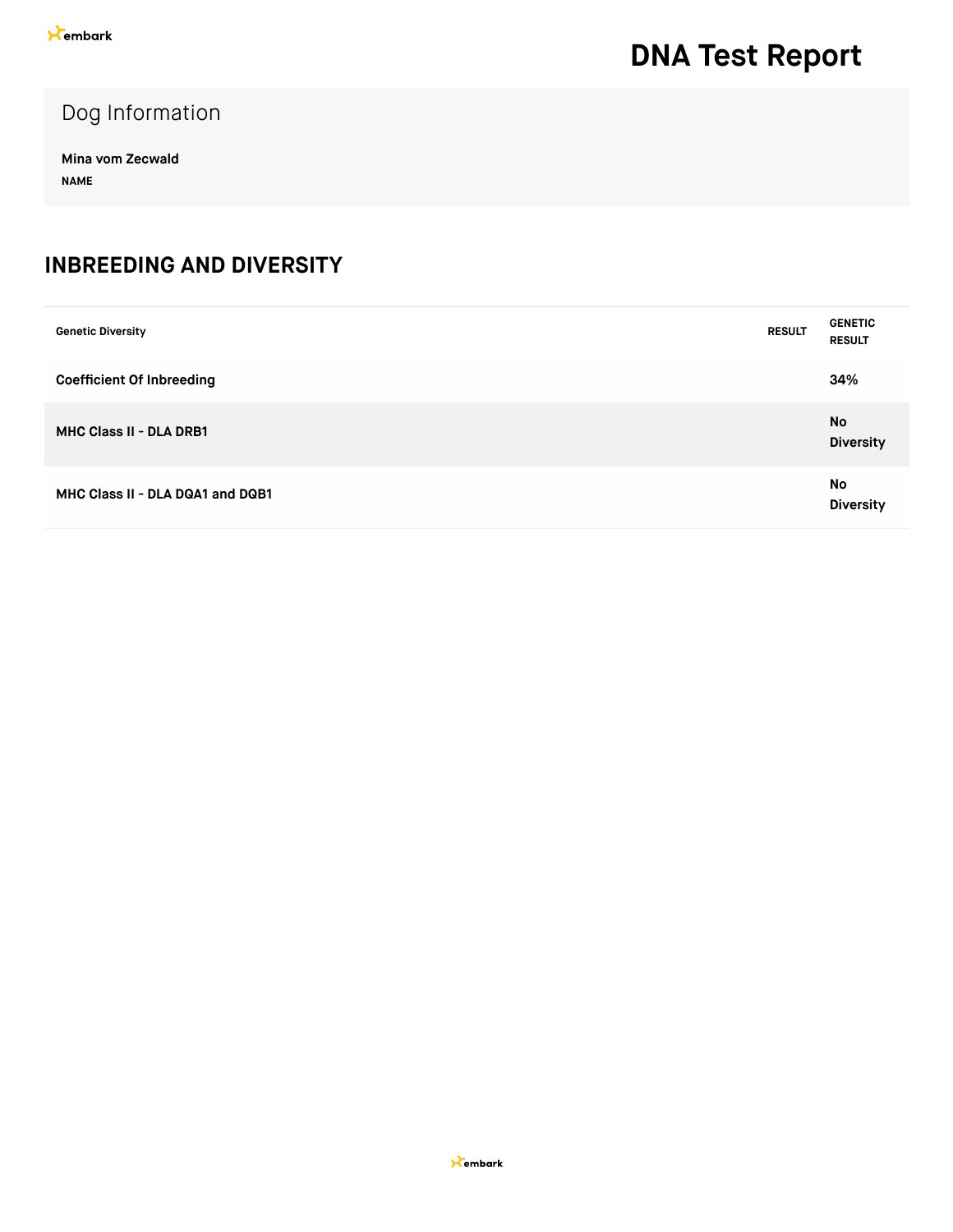### Dog Information

**Mina vom Zecwald NAME**

### **TRAIT TESTS (1/2)**

| <b>Coat Color</b>                  | <b>RESULT</b>                                            | <b>GENETIC</b><br><b>RESULT</b>     |
|------------------------------------|----------------------------------------------------------|-------------------------------------|
| E Locus (MC1R)                     | No dark mask or grizzle                                  | EE                                  |
| K Locus (CBD103)                   | More likely to have a patterned haircoat                 | $k^y k^y$                           |
| <b>Intensity Loci LINKAGE</b>      | Any light hair likely yellow or tan                      | Intermediate<br>Red<br>Pigmentation |
| A Locus (ASIP)                     | Black/Brown and tan coat color pattern                   | $a^{t}a^{t}$                        |
| D Locus (MLPH)                     | Dark areas of hair and skin are not lightened            | <b>DD</b>                           |
| Cocoa (HPS3)                       | No co alleles, not expressed                             | <b>NN</b>                           |
| <b>B Locus (TYRP1)</b>             | Black or gray hair and skin                              | <b>BB</b>                           |
| Saddle Tan (RALY)                  | Not saddle tan patterned                                 | Ш                                   |
| S Locus (MITF)                     | Likely to have little to no white in coat                | SS                                  |
| M Locus (PMEL)                     | No merle alleles                                         | mm                                  |
| R Locus (USH2A) LINKAGE            | Likely no impact on coat pattern                         | rr                                  |
| H Locus (Harlequin)                | No harlequin alleles                                     | hh                                  |
|                                    |                                                          |                                     |
| <b>Other Coat Traits</b>           | <b>RESULT</b>                                            | <b>GENETIC</b><br><b>RESULT</b>     |
| <b>Furnishings (RSPO2) LINKAGE</b> | Likely unfurnished (no mustache, beard, and/or eyebrows) | Ш                                   |
| Coat Length (FGF5)                 | Likely short or mid-length coat                          | GG                                  |
| Shedding (MC5R)                    | Likely light to moderate shedding                        | <b>TT</b>                           |
| Hairlessness (FOXI3) LINKAGE       | Very unlikely to be hairless                             | <b>NN</b>                           |
| Hairlessness (SGK3)                | Very unlikely to be hairless                             | <b>NN</b>                           |